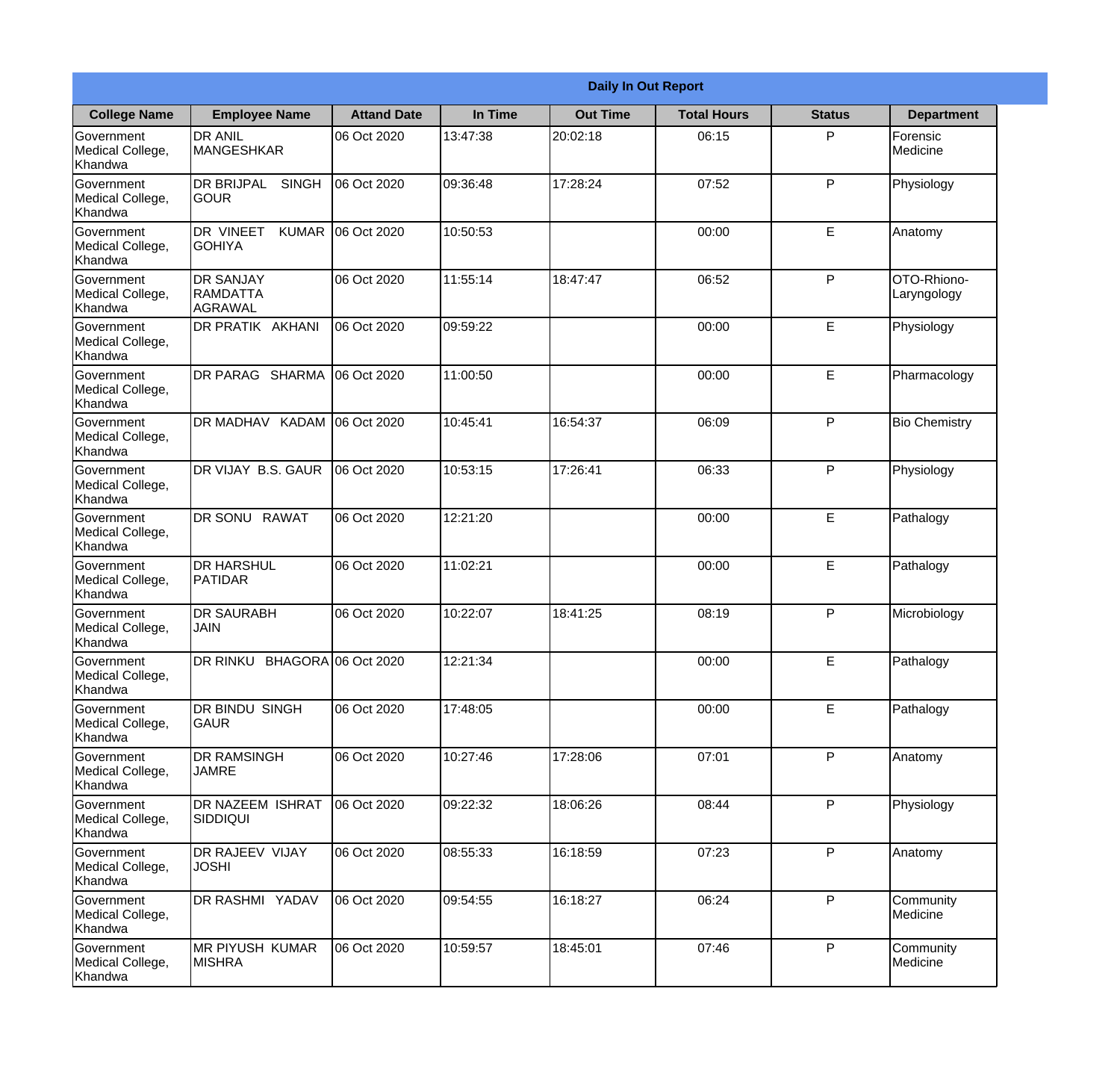| <b>Designation</b>                  | <b>Category</b>     |
|-------------------------------------|---------------------|
| <b>Assistant Professor</b>          | Para Clinical       |
| Demonstrator/Tutor                  | <b>Non Clinical</b> |
| Professor                           | Non Clinical        |
| Professor                           | Clinical            |
| <b>Assistant Professor</b>          | Non Clinical        |
| Professor                           | Para Clinical       |
| <b>Assistant Professor</b>          | Non Clinical        |
| Associate Professor Non Clinical    |                     |
| Demonstrator/Tutor   Para Clinical  |                     |
| <b>Assistant Professor</b>          | Para Clinical       |
| Associate Professor   Para Clinical |                     |
| Assistant Professor   Para Clinical |                     |
| Associate Professor Para Clinical   |                     |
| Demonstrator/Tutor   Non Clinical   |                     |
| Professor                           | Non Clinical        |
| <b>Assistant Professor</b>          | Non Clinical        |
| <b>Assistant Professor</b>          | Para Clinical       |
| Statistician                        | Para Clinical       |

## **Daily In Out Report**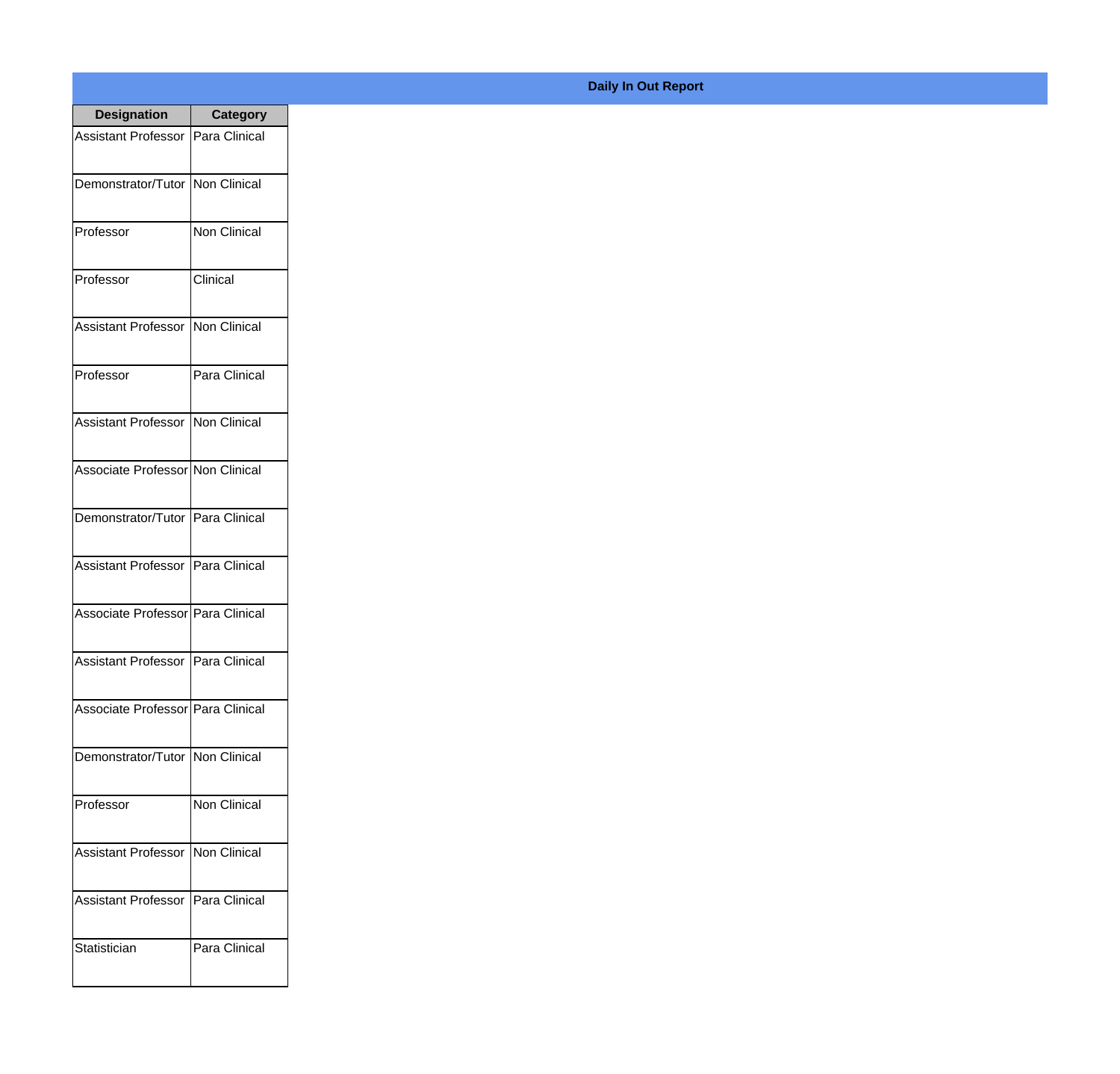|                                                  |                                                       |             |          |          | <b>Daily In Out Report</b> |              |                            |
|--------------------------------------------------|-------------------------------------------------------|-------------|----------|----------|----------------------------|--------------|----------------------------|
| Government<br>Medical College,<br>Khandwa        | DR PRAMILA VERMA 06 Oct 2020                          |             | 11:21:31 | 18:48:07 | 07:27                      | P            | Paediatrics                |
| Government<br>Medical College,<br>Khandwa        | <b>DR RAKESH KUMAR</b><br><b>SHIVHARE</b>             | 06 Oct 2020 | 10:32:08 |          | 00:00                      | E            | Microbiology               |
| Government<br>Medical College,<br>Khandwa        | <b>DR GARIMA</b><br>AGRAWAL<br>VARSHNEY               | 06 Oct 2020 | 11:27:24 |          | 00:00                      | E            | Paediatrics                |
| Government<br>Medical College,<br>Khandwa        | DR SIDDHARTH<br><b>BANODE</b>                         | 06 Oct 2020 | 09:08:06 |          | 00:00                      | E            | Pharmacology               |
| Government<br>Medical College,<br>Khandwa        | <b>DR CHANDNI</b><br>KAROLE                           | 06 Oct 2020 | 09:28:37 |          | 00:00                      | E            | Ophthalmology              |
| Government<br>Medical College,<br>Khandwa        | <b>DR PRIYA KAPOOR</b><br><b>KAPOOR</b>               | 06 Oct 2020 | 10:27:39 | 17:15:39 | 06:48                      | $\mathsf{P}$ | Pathalogy                  |
| <b>Government</b><br>Medical College,<br>Khandwa | <b>DR SAPNA</b><br>MAHESHRAM                          | 06 Oct 2020 | 10:56:03 |          | 00:00                      | E            | Community<br>Medicine      |
| Government<br>Medical College,<br>Khandwa        | DR AJAY<br>NARWARIYA                                  | 06 Oct 2020 | 10:11:50 | 17:50:01 | 07:39                      | $\mathsf{P}$ | Microbiology               |
| <b>Government</b><br>Medical College,<br>Khandwa | DR RAKESH SINGH<br><b>HAZARI</b>                      | 06 Oct 2020 | 16:42:49 |          | 00:00                      | E            | Pathalogy                  |
| Government<br>Medical College,<br>Khandwa        | <b>DR ANANT</b><br><b>TUKARAM PAWAR</b>               | 06 Oct 2020 | 10:29:43 | 19:10:29 | 08:41                      | P            | Community<br>Medicine      |
| Government<br>Medical College,<br>Khandwa        | DR SHAIKH M.KHALIQ 06 Oct 2020                        |             | 11:07:36 |          | 00:00                      | E            | <b>Bio Chemistry</b>       |
| Government<br>Medical College,<br>Khandwa        | DR AJAY GANGJI                                        | 06 Oct 2020 | 11:00:42 |          | 00:00                      | E            | <b>General Surgery</b>     |
| Government<br>Medical College,<br>Khandwa        | <b>DR SITARAM</b><br><b>SOLANKI</b>                   | 06 Oct 2020 | 10:29:06 | 18:54:52 | 08:25                      | P            | Forensic<br>Medicine       |
| Government<br>Medical College,<br>Khandwa        | DR NITESHKUMAR<br><b>KISHORILAL</b><br><b>RATHORE</b> | 06 Oct 2020 | 10:37:20 | 17:20:32 | 06:43                      | P            | Pharmacology               |
| Government<br>Medical College,<br>Khandwa        | <b>DR PRIYESH</b><br><b>MARSKOLE</b>                  | 06 Oct 2020 | 10:08:49 |          | 00:00                      | E            | Community<br>Medicine      |
| Government<br>Medical College,<br>Khandwa        | DR SANGEETA<br><b>CHINCHOLE</b>                       | 06 Oct 2020 | 10:34:10 |          | 00:00                      | E            | Physiology                 |
| Government<br>Medical College,<br>Khandwa        | DR NEERAJ KUMAR                                       | 06 Oct 2020 | 09:35:49 |          | 00:00                      | E            | Dentisry                   |
| Government<br>Medical College,<br>Khandwa        | DR SUNIL BAJOLIYA                                     | 06 Oct 2020 | 11:46:02 | 19:10:54 | 07:24                      | P            | OTO-Rhiono-<br>Laryngology |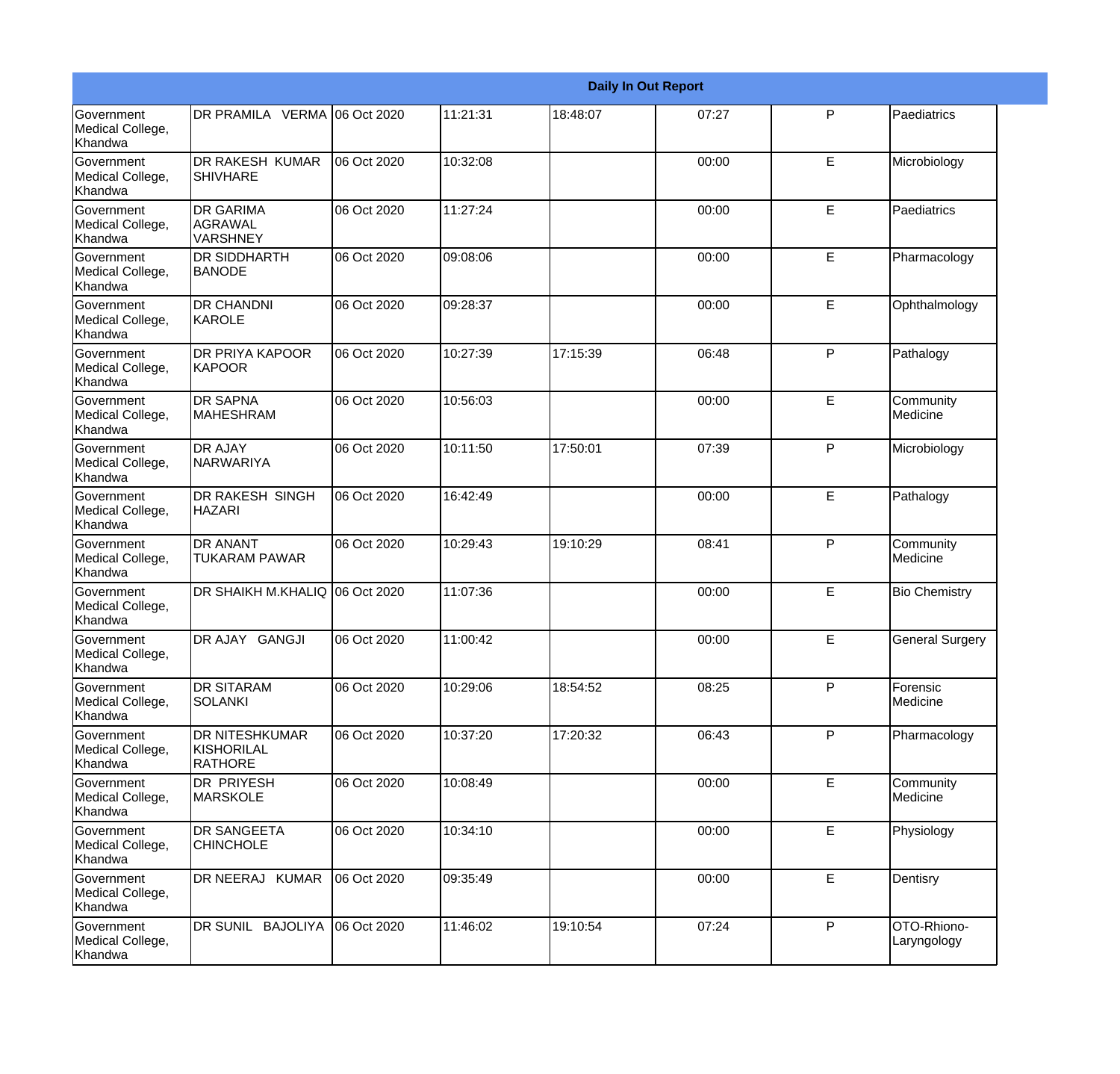| Professor                         | Clinical      |
|-----------------------------------|---------------|
| Demonstrator/Tutor Para Clinical  |               |
|                                   |               |
| Associate Professor Clinical      |               |
| Associate Professor Para Clinical |               |
|                                   |               |
| Assistant Professor               | Clinical      |
| Demonstrator/Tutor Para Clinical  |               |
| Associate Professor Para Clinical |               |
|                                   |               |
| Demonstrator/Tutor Para Clinical  |               |
| Professor                         | Para Clinical |
| Professor                         | Para Clinical |
|                                   |               |
| Professor                         | Non Clinical  |
| Professor                         | Clinical      |
|                                   |               |
| Demonstrator/Tutor Para Clinical  |               |
| Demonstrator/Tutor Para Clinical  |               |
| Associate Professor Para Clinical |               |
|                                   |               |
| Demonstrator/Tutor   Non Clinical |               |
| Assistant Professor Clinical      |               |
| Assistant Professor Clinical      |               |
|                                   |               |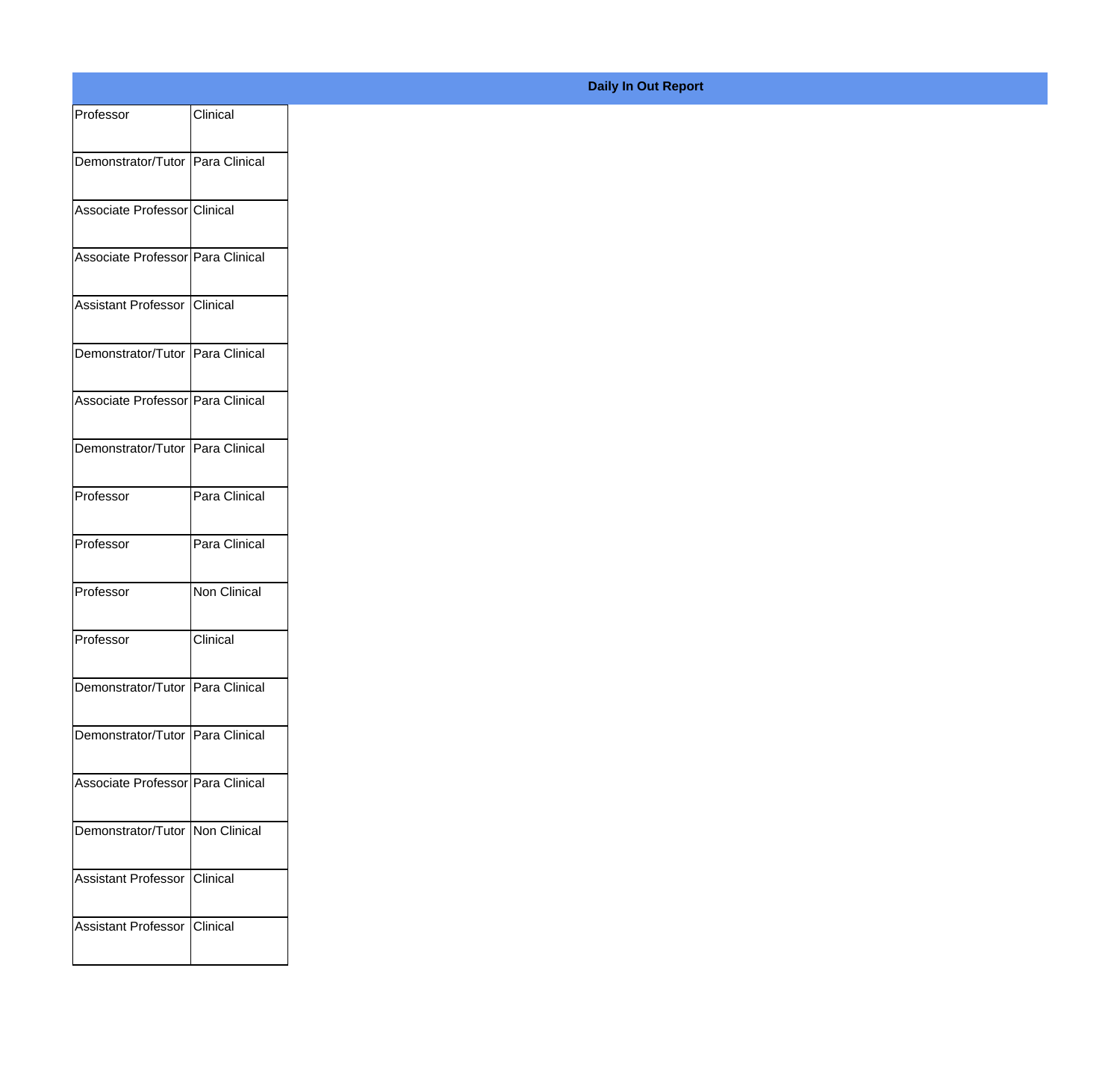|                                                   |                                              |             |          |          | <b>Daily In Out Report</b> |   |                             |
|---------------------------------------------------|----------------------------------------------|-------------|----------|----------|----------------------------|---|-----------------------------|
| <b>Government</b><br>Medical College,<br>lKhandwa | DR NISHA MANDLOI<br>IPANWAR                  | 06 Oct 2020 | 09:35:42 |          | 00:00                      | E | Obstetrics &<br>Gynaecology |
| Government<br>Medical College,<br>Khandwa         | <b>DR SATISH</b><br>ICHANDEL                 | 06 Oct 2020 | 10:23:29 |          | 00:00                      | E | Pharmacology                |
| Government<br>Medical College,<br>Khandwa         | <b>DR MUKTESHWARI</b><br>IGUPTA              | 06 Oct 2020 | 09:18:29 | 16:27:46 | 07:09                      | P | Pharmacology                |
| <b>Government</b><br>Medical College,<br>lKhandwa | <b>DR PURTI AGARWAL</b><br>ISAINI            | 06 Oct 2020 | 10:53:26 |          | 00:00                      | E | Pathalogy                   |
| Government<br>Medical College,<br>Khandwa         | DR YASHPAL RAY                               | 06 Oct 2020 | 11:25:01 |          | 00:00                      | E | Anatomy                     |
| Government<br>Medical College,<br>Khandwa         | IDR DEEPIKA<br>IPANWAR                       | 06 Oct 2020 | 10:47:06 |          | 00:00                      | E | <b>Bio Chemistry</b>        |
| Government<br>Medical College,<br>Khandwa         | <b>DR SHAILENDRA</b><br><b>SINGH CHOUHAN</b> | 06 Oct 2020 | 10:07:41 |          | 00:00                      | E | Orthopaedics                |
| Government<br>Medical College,<br>Khandwa         | MOHIT GARG                                   | 06 Oct 2020 | 09:52:02 | 17:49:01 | 07:57                      | P | General Medicine            |